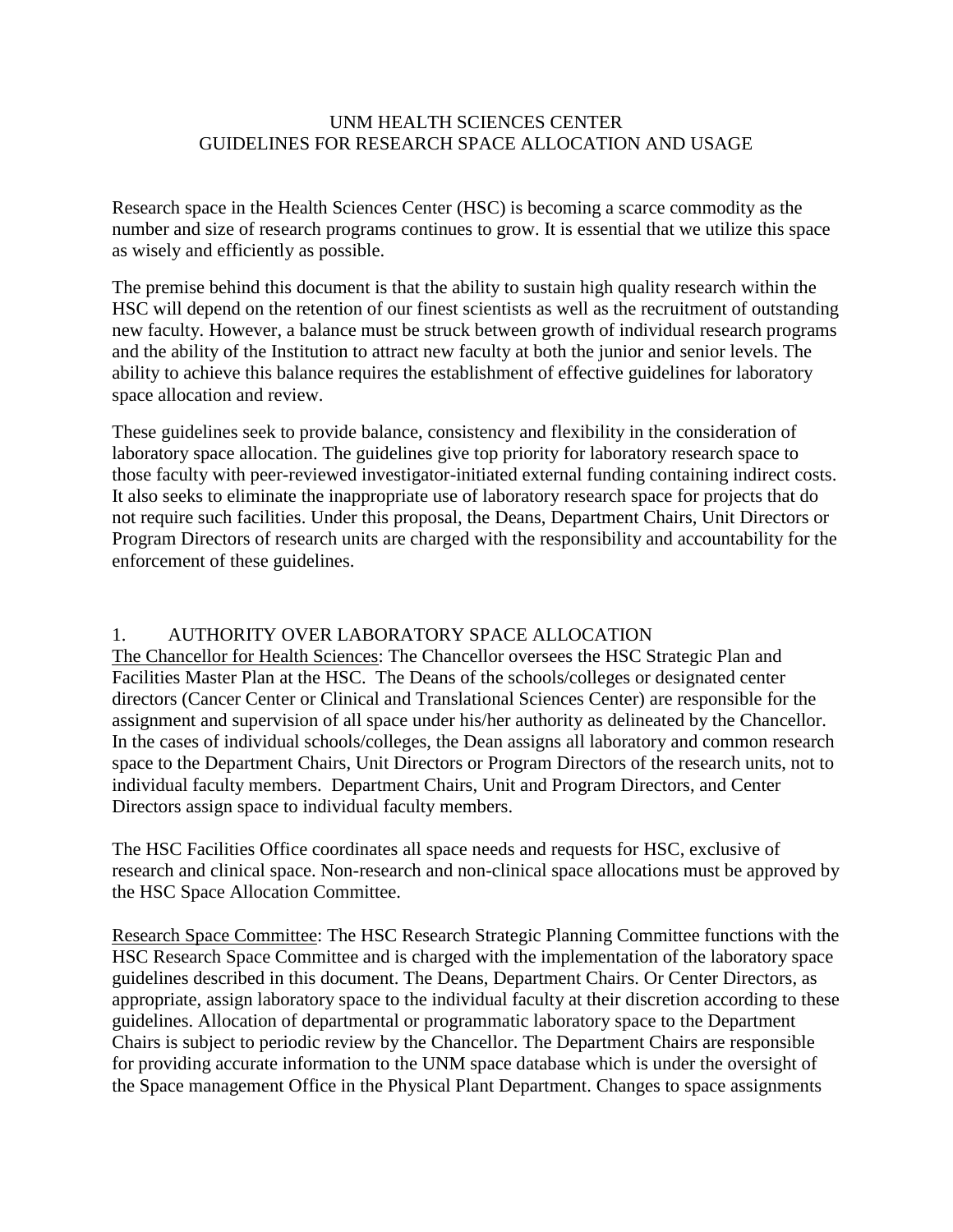must be reported to the HSC Facility Planning Office. Department Chairs will submit their requests for research space to this committee.

The HSC Research Space Committee is comprised of the members of the HSC Research Strategic Planning Committee (RSPC) which includes the departmental chair or vice-chair of each School of Medicine department with significant extramural funding, two members of the College of Pharmacy, a member of the College of Nursing, the leader of each signature program and a member of the HSC faculty council will be members.

In order for space to be reallocated a 2/3 majority vote will be necessary.

# 2. ALLOCATION OF CENTER SPACE

Official Centers may be designated by the Chancellor and may be given space. This is typically done for strategic importance and extramural grant purposes. The space designated by the Chancellor for these centers will not fall under the purview of the Research Space Committee and as a result, directors of these centers will not be on the Research Space Committee. Two centers, the UNM Cancer Center and the Clinical and Translational Sciences Center, have been designated space by the Chancellor.

# 3. ALLOCATION OF INDIVIDUAL LABORATORY SPACE

Eligibility: As a general guideline, priority will be given to a faculty member (excludes Letters of Academic Title) who is the Principal Investigator (P.I.) on an externally funded, investigatorinitiated, peer-reviewed grant with direct costs of at least \$50,000 per year with indirect costs. Space assignments must be relevant to the project funding.

Amount of Laboratory Space: A P.I. working with one grant is eligible for an appropriately-sized laboratory space (approx. 200 to 650 sq. ft.). Additional space can be allocated to a faculty member if justified by the total amount of funding and the type of research (e.g. research that involves large pieces of instrumentation or equipment required to carry out the grant). In general, a P.I. with multiple grants, or multiple projects may apply to the Space Committee for additional space as appropriate for the project(s), with the support of his/her Department Chair.

New Junior Faculty: Newly recruited junior faculty are eligible for an independent laboratory space. In the case of new faculty, the department chair is generally expected to assign space already allocated to the department. In general, to be eligible for individual laboratory space in the SOM, a junior faculty member must submit an investigator-initiated grant within 12 months from the date of hire. At the time of the mid-term probationary faculty review, the space allocation to a junior faculty member shall be reassessed by the Chair, and if necessary, an increase or decrease in space may be made.

## 4. ALLOCATION OF COMMON LABORATORY SPACE TO DEPARTMENTS

A Department Chair will normally be allocated (multi-user) laboratory space for faculty members still engaged in active research, as evidenced by peer-reviewed publications within the